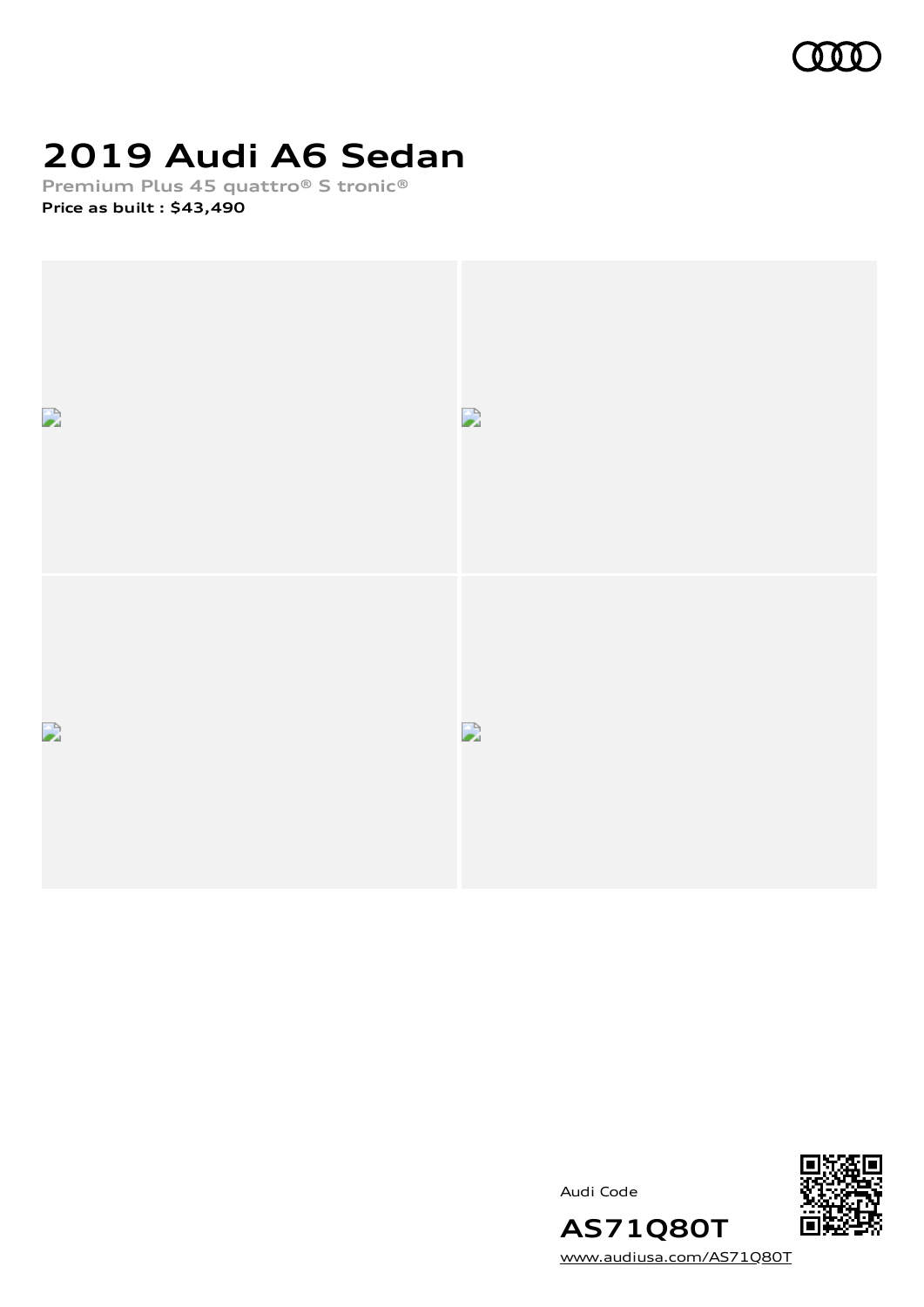## **Summary**

### **Audi 2019 Audi A6 Sedan** Premium Plus 45 quattro® S tronic®

**Price as buil[t](#page-8-0)** \$43,490

## $\overline{\phantom{a}}$

## **Further Information**

|                 | N٥           |
|-----------------|--------------|
| Mileage         | 40,506 miles |
| Type of vehicle | Used car     |

**Warranty**

#### **Interior colour**

**Exterior colour**

Mythos Black metallic

| Okapi Brown with Steel Gray<br>stitching |
|------------------------------------------|
| Black-Black                              |
| Black                                    |
| Lunar Silver                             |
|                                          |

### **Audi Code** AS71Q80T

**Your configuration on www.audiusa.com** [www.audiusa.com/AS71Q80T](https://www.audiusa.com/AS71Q80T)

**Commission number** 09e7c0c80a0e0971574e

## **Technical Specifications**

Recommended fuel Premium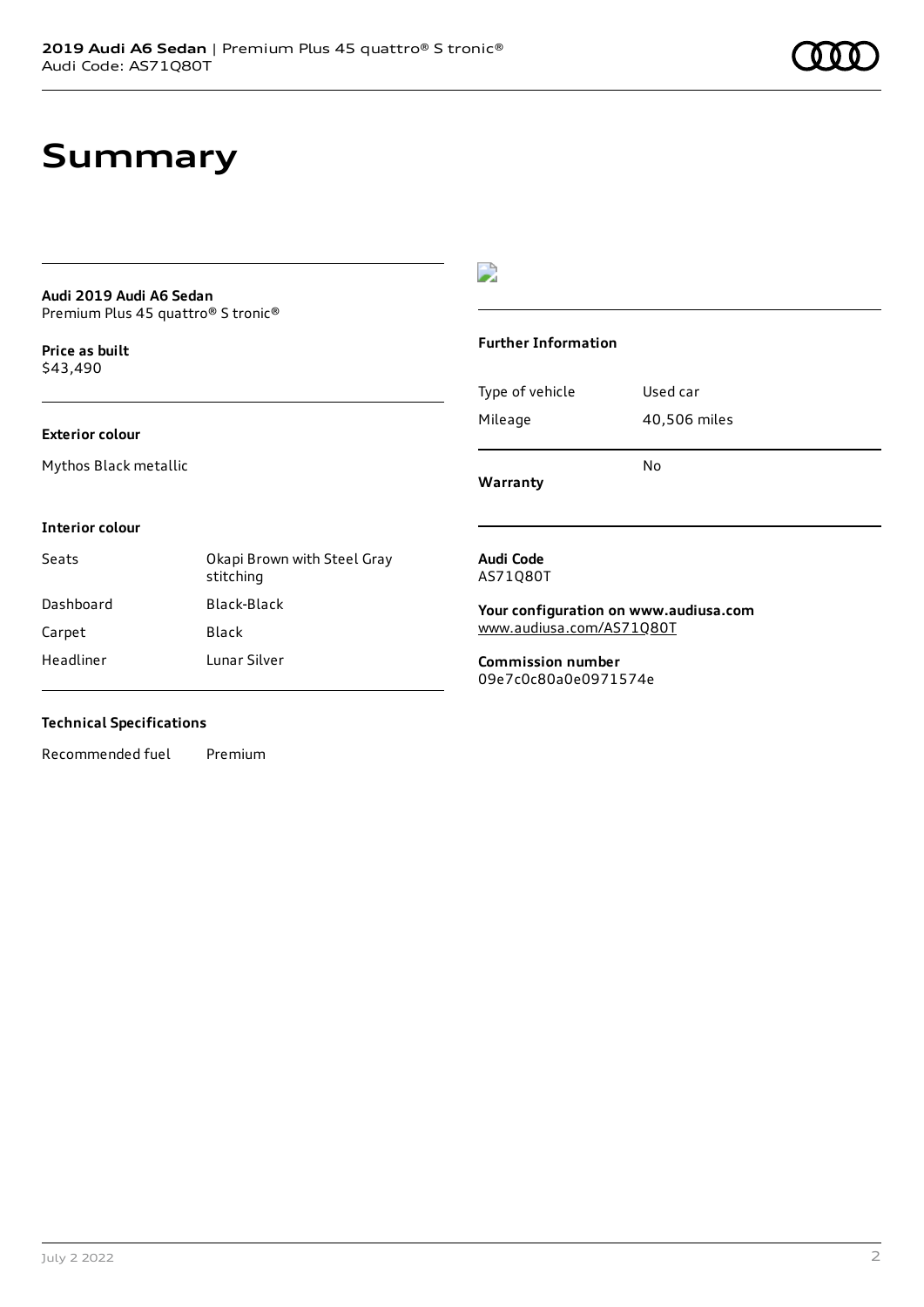# **Equipment**

Mythos Black metallic

Audi advanced key

Power-adjustable, power-folding, auto-dimming, heated exterior side mirrors with memory

Black cloth headliner

Bang & Olufsen® Sound System with 3D sound

Full Leather package

Fine Grain Ash Natural Brown Wood inlays

Audi pre sense® rear

Top and corner view cameras

Audi virtual cockpit







**(1/2)**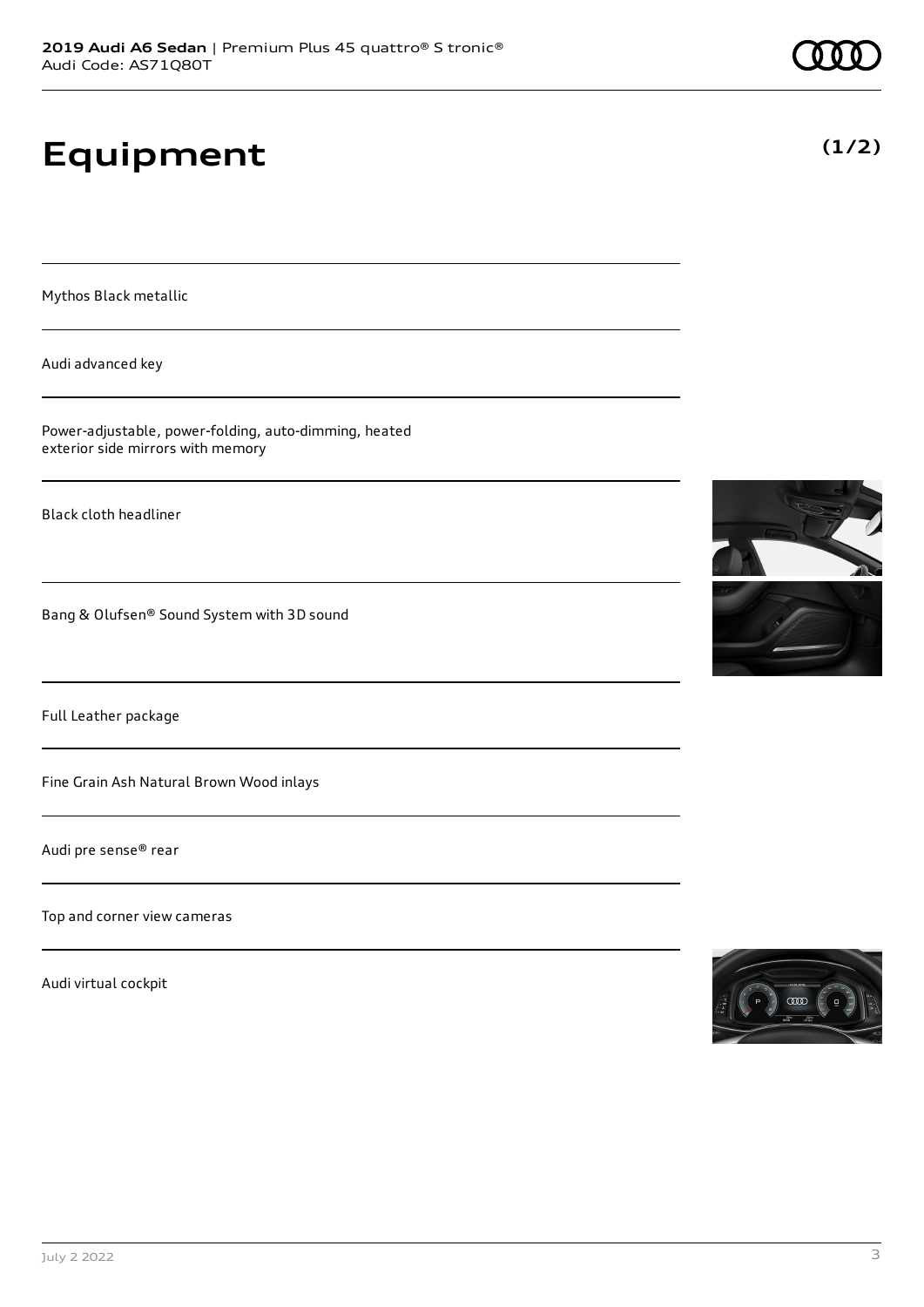# **Equipment**

MMI® Radio with touch response - 10.1" screen size

Audi side assist

Audi phone box





**(2/2)**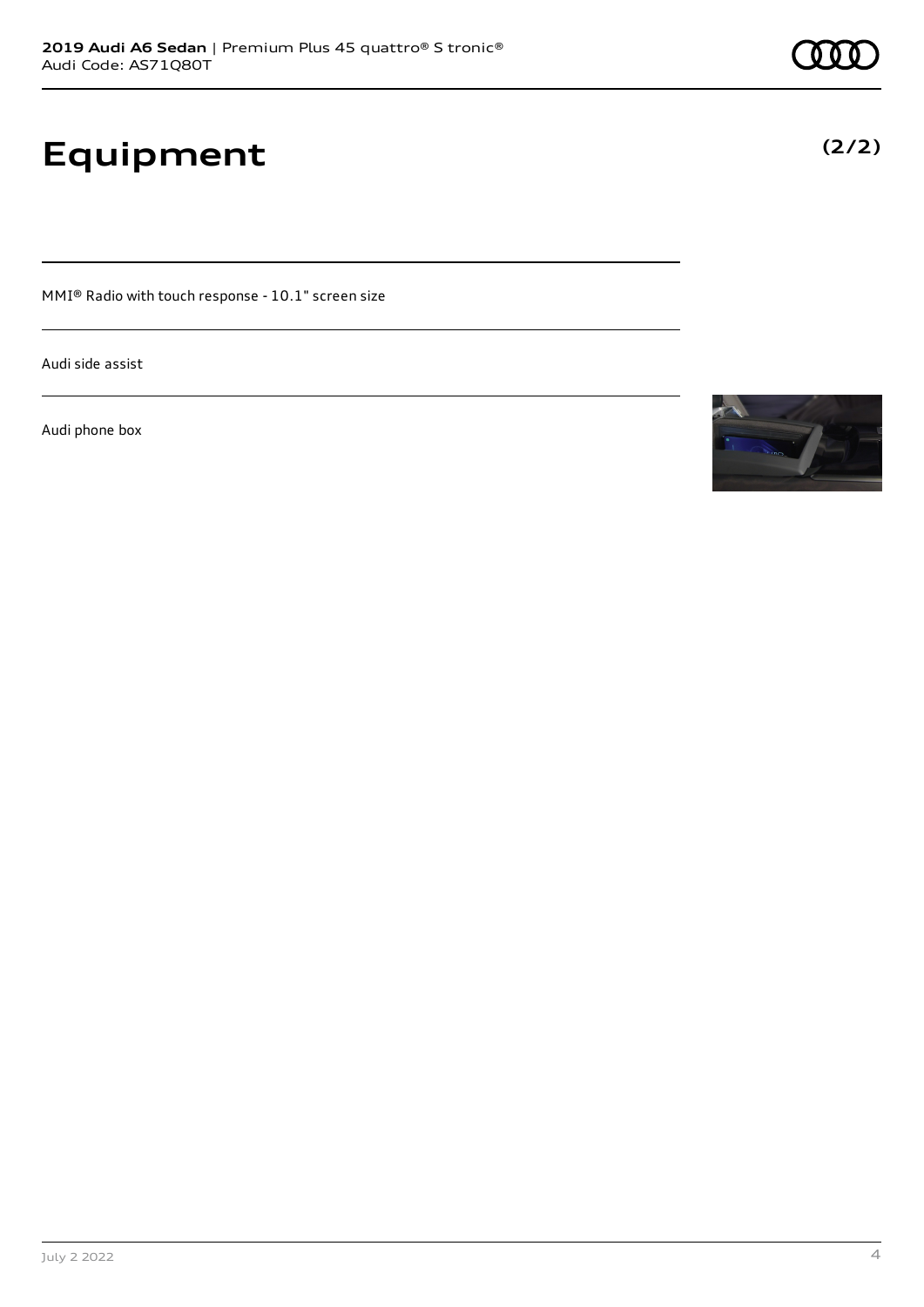## **Standard features**

## **Safety and Security**

| 4UH             | Driver and front passenger airbags incl. knee<br>airbags                          |
|-----------------|-----------------------------------------------------------------------------------|
| 8T <sub>2</sub> | Cruise control with coast, resume and<br>accelerate features                      |
| VC <sub>2</sub> | Garage door opener (Homelink®)                                                    |
| 6Y <sub>2</sub> | Top speed electronically limited to 130 mph                                       |
| OZ7             | Electromechanical power steering                                                  |
| 7K <sub>6</sub> | Tire-pressure monitoring system                                                   |
| 4X3             | Head/thorax side airbags                                                          |
| 3B7             | ISOFIX child seat mounting and Top Tether<br>anchorage point for outer rear seats |
|                 |                                                                                   |

### **Exterior**

| 0PO   | Dual exhaust outlets                     |
|-------|------------------------------------------|
| 1S1   | Vehicle tool kit and vehicle jack        |
| 1 B A | Dynamic suspension                       |
| 0N1   | Standard rear axle                       |
| 81T   | Full LED headlights                      |
| 196   | All-season tires 245/45 R19 102H xL      |
| 8SP   | LED taillights with dynamic turn signals |
| 4KC   | Heat-insulating glass                    |
| 47B   | Aluminum trim around exterior windows    |
| CF1.  | 19" 10-spoke-dynamic design wheels       |
|       |                                          |

## **Interior**

| QE1 | Storage package   |
|-----|-------------------|
| 3FB | Panoramic sunroof |

| <b>Interior</b> |                                                                |
|-----------------|----------------------------------------------------------------|
| 7M1             | Aluminum door sill inlays                                      |
| KH <sub>5</sub> | Three-zone automatic air conditioning                          |
| 41 7            | Auto-dimming interior rear view mirror with<br>digital compass |
| QQ1             | LED interior lighting package                                  |
| 2CZ             | Electric steering wheel adjustment                             |
| 6E2             | Center front armrest                                           |
| 7F9             | Leather-wrapped gear selector                                  |
| 4F2             | Electric tailgate/trunk lid release from inside                |
| 5XF             | Dual front sun visors with lighted vanity<br>mirrors           |
| 3NT             | Split folding 40:20:40 rear seatbacks                          |
| N4M             | Leather seating surfaces                                       |
| 4A3             | Heated front seats                                             |

## **Infotainment and Driver Assistance**

| 6K8             | Audi pre sense <sup>®</sup> front                                                            |
|-----------------|----------------------------------------------------------------------------------------------|
| 2H1             | Audi drive select                                                                            |
| IT <sub>3</sub> | Audi connect CARE, PRIME & PLUS (limited<br>time subscription)                               |
| IU1             | Audi smartphone interface                                                                    |
| IW <sub>3</sub> | Audi connect® emergency and service call                                                     |
| UF8             | USB Audi music interface with Audi<br>smartphone interface (Android Auto & Apple<br>CarPlay) |
| 7UG             | MMI® Navigation plus with Audi connect                                                       |
| EL <sub>3</sub> | Audi connect® with online services                                                           |
| 613             | Lane departure warning                                                                       |
| QV3             | Sirius XM® Satellite Radio                                                                   |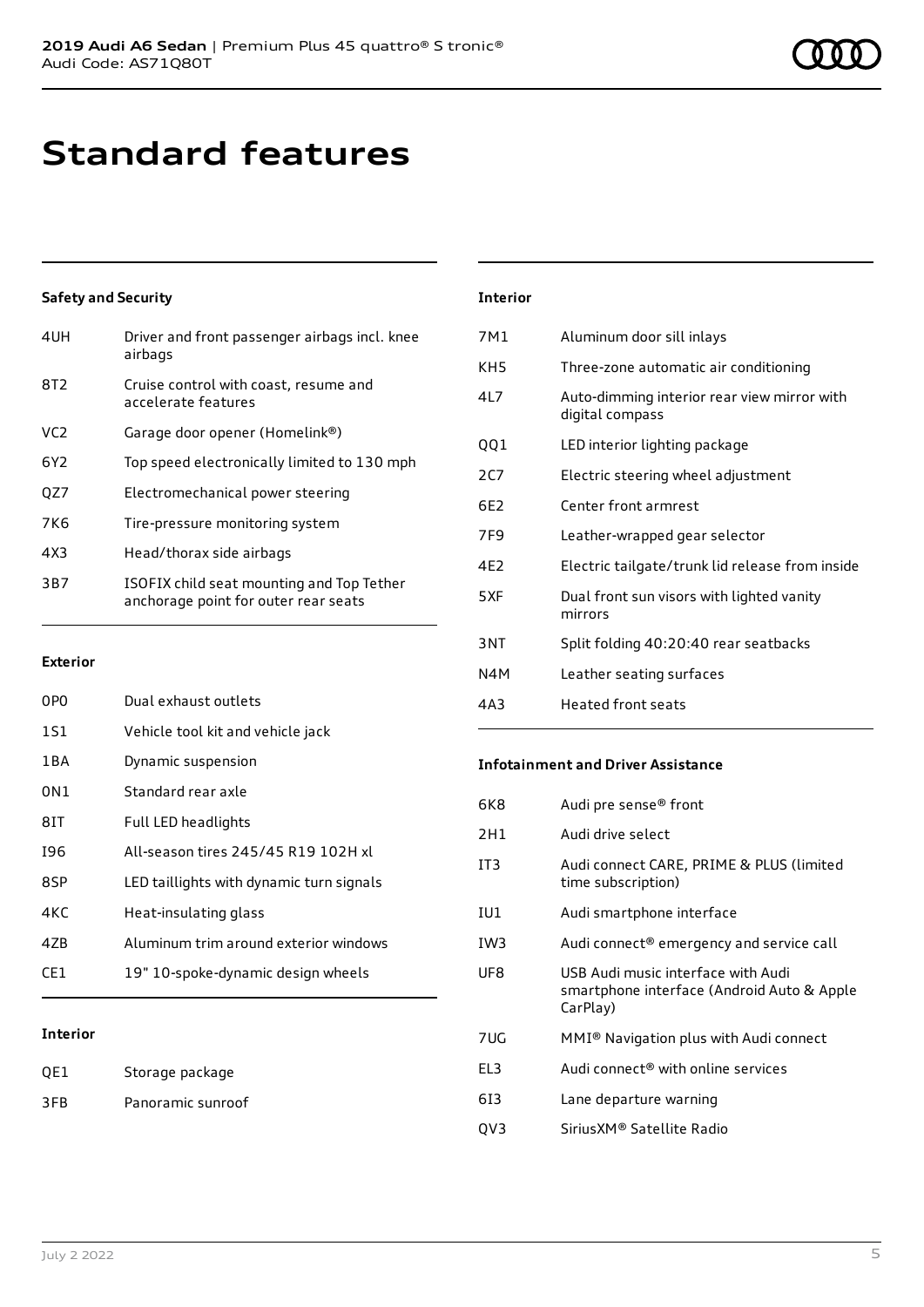## **Dealer remarks**

WAS \$47,890, \$2,500 below Kelley Blue Book! CARFAX 1-Owner, ONLY 40,456 Miles! Premium Plus trim. Heated Leather Seats, Navigation, Sunroof, Rear Air, PREMIUM PLUS PACKAGE, Alloy Wheels, Turbo Charged, All Wheel Drive.

## WHY BUY FROM US

If there's one thing we want everyone to know it's that at Audi Des Moines we are here to make you happy. Our commitment to customer service extends to all areas of our dealership - far beyond your purchase of a new Audi or used car in Des Moines.

### OPTION PACKAGES

PREMIUM PLUS PACKAGE Matrix-Design Headlights w/Highbeam Assist, Audi Side Assist w/Pre Sense Rear, rear cross traffic assist and vehicle exit warning, Heated 3-Spoke Multifunction Steering Wheel, shift paddles, Audi Phone Box w/Wireless Charging, signal booster, Audi Advanced Key, Top View Camera System w/Virtual 360 View, Audi Virtual Cockpit, Bang & Olufsen 3D Premium Sound System, 16 speakers, 15-channel amplifier and 705 watts, Headlight Washer System, Contrast Stitching on Door Armrests & Knee Bolster.

Pricing analysis performed on 6/15/2022. Fuel economy calculations based on original manufacturer data for trim engine configuration.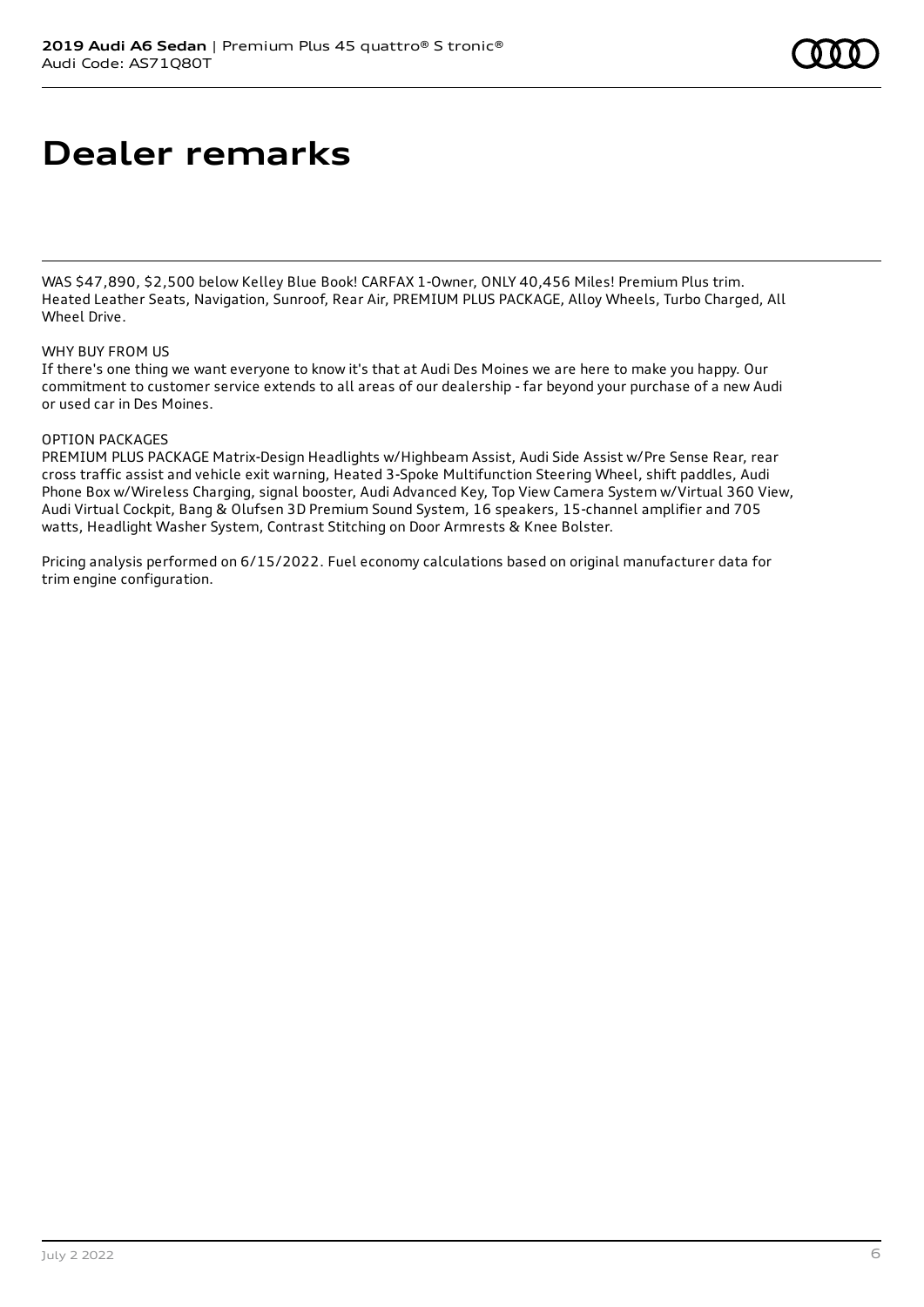

# **Technical Specifications**

**Engineering | Performance**

Power Level 45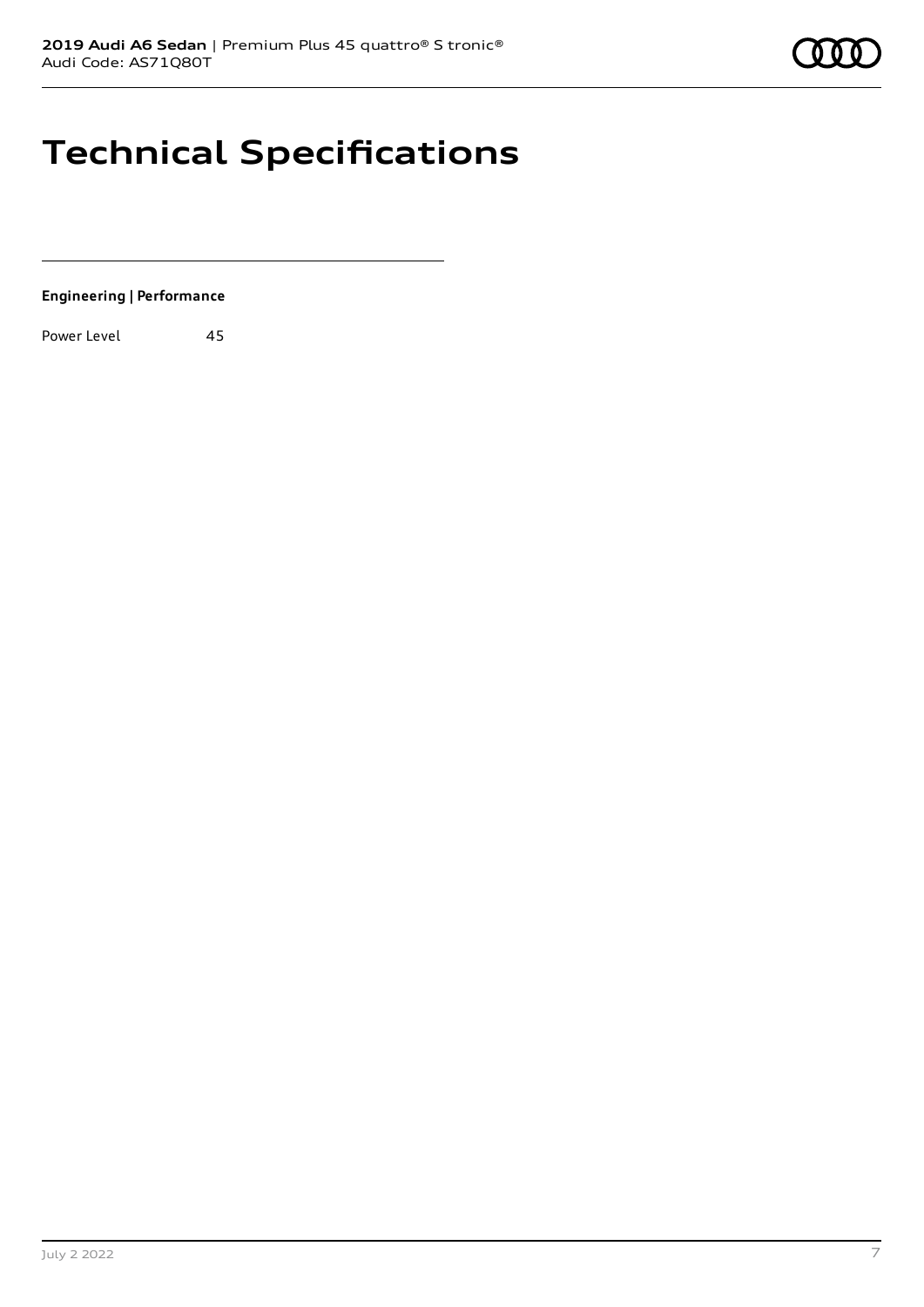## **Contact**

Dealer **Audi Des Moines**

5190 Merle Hay Road 50131 Johnston IA

Phone: +15152530333 FAX: 5152530518

www: [https://www.audiofdesmoines.com](https://www.audiofdesmoines.com/)